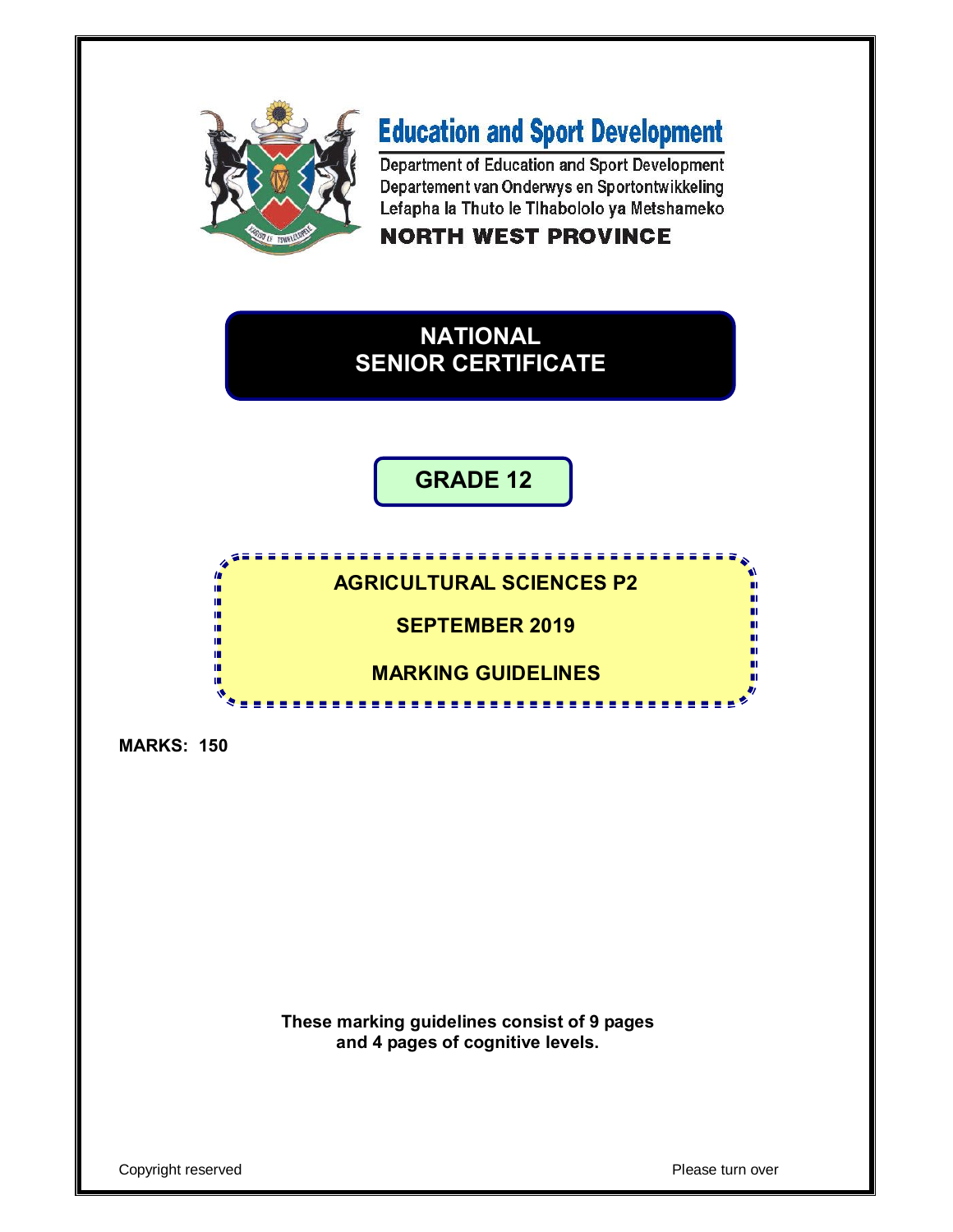# NSC – Marking Guidelines

## **SECTION A**

|                     | <b>QUESTION 1.1 Multiple choice</b>  |                            |
|---------------------|--------------------------------------|----------------------------|
| 1.1.1 $A\check{v}$  |                                      |                            |
| 1.1.2 $D\check{v}$  |                                      |                            |
| 1.1.3 $B\check{v}$  |                                      |                            |
| 1.1.4 $C\check{v}$  |                                      |                            |
| 1.1.5 $B\check{v}$  |                                      |                            |
| 1.1.6 $D\check{v}$  |                                      |                            |
| 1.1.7 $C\check{v}$  |                                      |                            |
| 1.1.8 $A\check{v}$  |                                      |                            |
| 1.1.9 $C\check{v}$  |                                      |                            |
| $1.1.10 B\check{v}$ |                                      | $(10 \times 2)$ (20)       |
|                     | <b>QUESTION 1.2 Column A and B</b>   |                            |
| 1.2.1 $D\sqrt{ }$   |                                      |                            |
| 1.2.2 $F\check{v}$  |                                      |                            |
| 1.2.3 $A\check{v}$  |                                      |                            |
| 1.2.4 $E\check{V}$  |                                      |                            |
| 1.2.5 $B\check{v}$  |                                      | $(5 \times 2)$ (10)        |
|                     | <b>QUESTION 1.3Terminology</b>       |                            |
|                     | 1.3.1 Processing/ Value adding√√     |                            |
|                     | 1.3.2 Selection√√                    |                            |
|                     | 1.3.3 Monohybrid√√                   |                            |
|                     | 1.3.4 Short term credit√√            |                            |
|                     | 1.3.5 Atavism√√                      | $(5 \times 2)$ (10)        |
|                     |                                      |                            |
|                     | <b>QUESTION 1.4 Term replacement</b> |                            |
|                     | 1.4.1 Chromosome√                    |                            |
|                     | 1.4.2 Upgrading√                     |                            |
|                     | 1.4.3 Alleles $\checkmark$           |                            |
|                     | 1.4.4 Management√                    |                            |
|                     | 1.4.5 Distribution√                  | $(5 \times 1)$ (5)         |
|                     |                                      | <b>TOTAL SECTION A: 45</b> |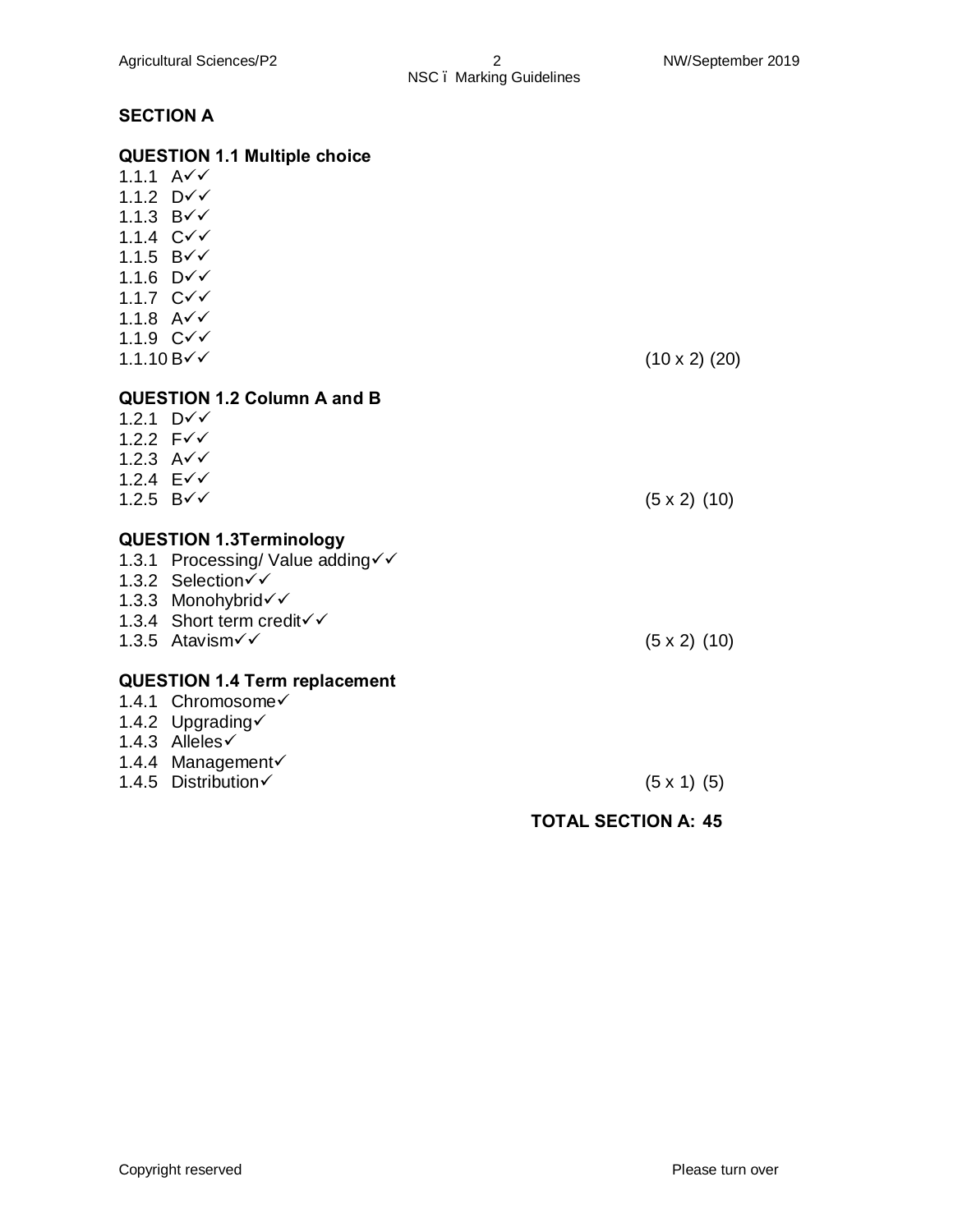#### Agricultural Sciences/P2 3 NW/September 2019 NSC – Marking Guidelines

#### **SECTION B**

#### **QUESTION 2: AGRICULTURAL MANAGEMENT AND MARKETING**

#### 2.1 **Different types of agricultural marketing**

#### 2.1.1 **Identification of the marketing types**

- A Corporative marketing
- $B$  Free marketing $\checkmark$
- $C$  Controlled marketing  $(3)$

#### 2.1.2 **TWO advantages of free marketing**

- No transport costs $\checkmark$
- Sales are usually in cash which is more convenient $\checkmark$
- The producer can show initiative and drive $\checkmark$
- · Cheaper because there are no intermediaries/middlemen/ marketing costs $\checkmark$
- Farmers control how much profit they can make by analysing the demand $\checkmark$
- Producers are motivated to work harder $\checkmark$
- Farmers/ Producers receive cash on the spot $\checkmark$
- Producers sell where they want $\checkmark$
- Sell at their own price $\checkmark$  (Any 2) (2)

#### 2.2 **Distinction between** *farm gate marketing* **and** *internet marketing*

#### **Farm gate:**

- Marketing done by the farmer at the place where the product is produced/from the farm $\checkmark$
- $\bullet$  directly to consumers $\checkmark$

#### **Internet:**

- Goods are advertised $\checkmark$
- and sold on the internet via email and online media $\checkmark$  (4)

#### 2.3 **Components of phases in entrepreneurship process**

- 2.3.1 Evaluation of the opportunity  $(1)$
- 2.3.2 Planning/developing a business plan $\checkmark$  (1)
- 2.3.3 Resource mobilisation $\checkmark$  (1)

#### 2.4 **SWOT analysis and identification of**

#### 2.4.1 **TWO strengths**

- $\bullet$  Human resource $\checkmark$
- Availability of land $\checkmark$
- Make use of the extension officer $\checkmark$  (Any 2) (2)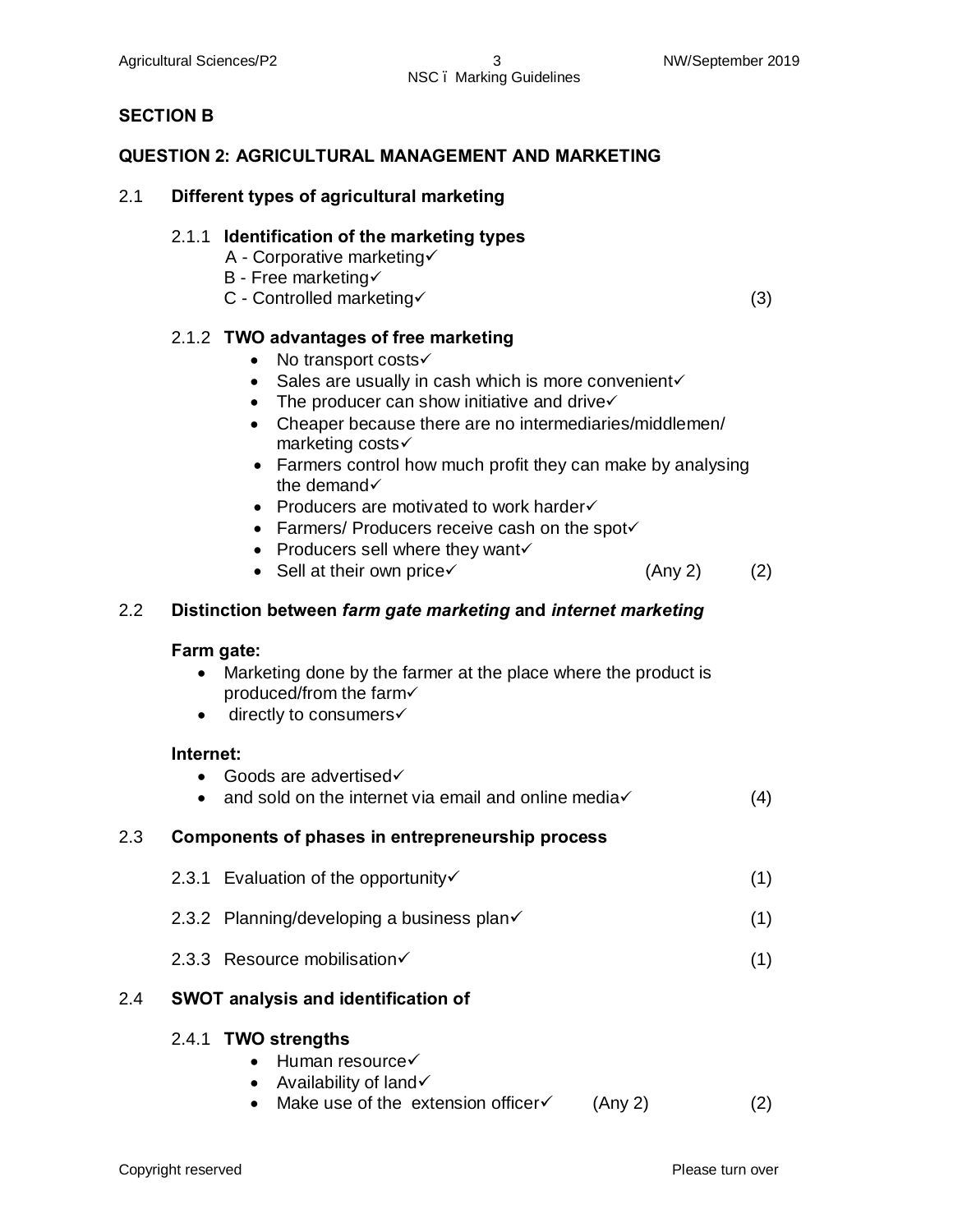2.4.2 **ONE weakness**

## • Lack of skills  $\checkmark$ • Lack of capital  $\checkmark$  (Any 1) (1) 2.4.3 **ONE opportunity** • Services of the extension officer $\checkmark$ • Identified market $\checkmark$  (Any 1) (1) 2.4.4 **TWO threats** • Lack of funds/capital $\checkmark$ • Unreliable weather $\checkmark$

- Lack of skills  $\checkmark$
- Competition from another project/Flourishing project in a  $nearby will age \checkmark$  (Any 2) (2)

### 2.5 **TWO ways to improve and streamline the agri-business chain**

- Grading and standardisation of products $\checkmark$
- Facilitate marketing and pricing $\checkmark$
- Using cold storage and refrigerated transport to prevent spoilage $\checkmark$
- Improving road infrastructure $\checkmark$
- · Providing storage facilities for agricultural produce to prevent oversupply√
- Providing access to finance to cover working capital $\checkmark$
- Improving access to market information $\checkmark$
- Marketing collectively by combining loads from producers $\checkmark$
- Processing products close to where they are produced  $\checkmark$  (Any 2) (2)

#### 2.6 **The role of legislation**

- 2.6.1 Agricultural Product Standards Act (No. 119 of 1990) $\checkmark$  (1)
- 2.6.2 Meat Safety Act (No. 40 of  $2000$ ) $\checkmark$  (1)
- 2.6.3 Consumer Protection Act (No. 68 of 2008) $\checkmark$  (1)

#### 2.7 **Difference between mass and niche marketing**

#### **Mass marketing**

• Promoting the same product  $\checkmark$  in different ways to different groups of people $\checkmark$ 

#### **Niche marketing**

• Involves selling a product  $\checkmark$  to a small segment of the market  $\checkmark$  (4)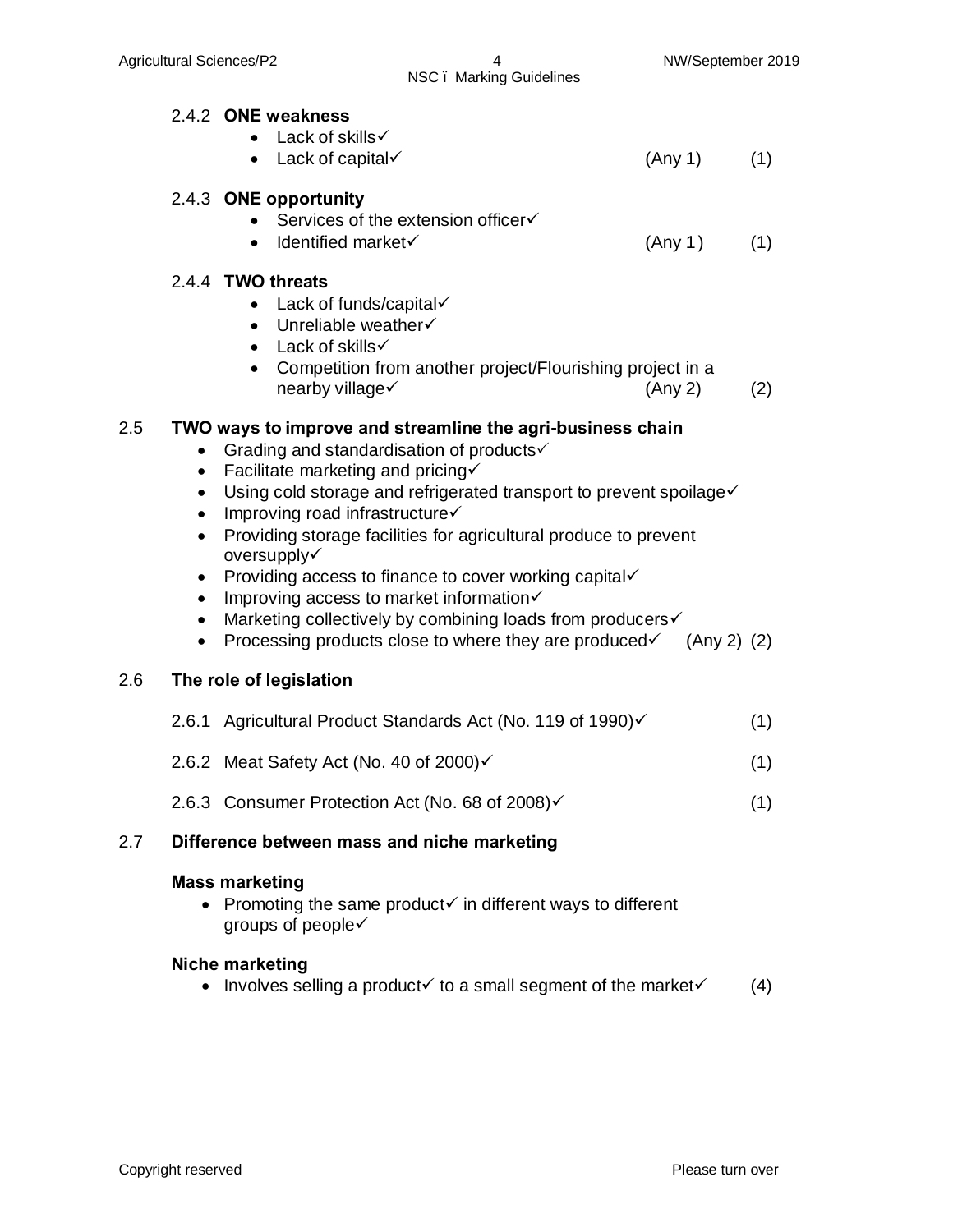## 2.8 **The price, supply and demand for oranges over a period of five weeks.**



## 2.8.1 **Graphs on the supply and demand of oranges**

### **Criteria/rubric/marking guidelines**

- Correct heading $\checkmark$
- X-axis correctly calibrated $\checkmark$
- Y-axis correctly calibrated $\checkmark$
- Correct units (Bags/Week) $\checkmark$
- Line graphs for supply and demand $\checkmark$
- $Accuracy \checkmark$  (6)

#### 2.8.2 **Reason for higher demand**

• Price per bag of oranges was low (R10) in Week  $1\checkmark$ but higher (R30) in Week  $5\checkmark$  (2)

### **QUESTION 3: PRODUCTION FACTORS**

# 3.1 **THREE functions of land as production factor** • Source of minerals that can be used to make fertilisers $\checkmark$ • Provides space for agricultural activities $\checkmark$ • Provides food for humans and animals/Food security $\checkmark$ • Can be used as a collateral/guarantee $\checkmark$ • Provides raw materials/resources $\checkmark$  (Any 3) (3) 3.2 **Improving the productivity of land**  $3.2.1 \, \text{C} \checkmark$  (1)  $3.2.2 \text{ A} \checkmark$  (1)  $3.2.3$  B $\checkmark$  (1)

**[35]**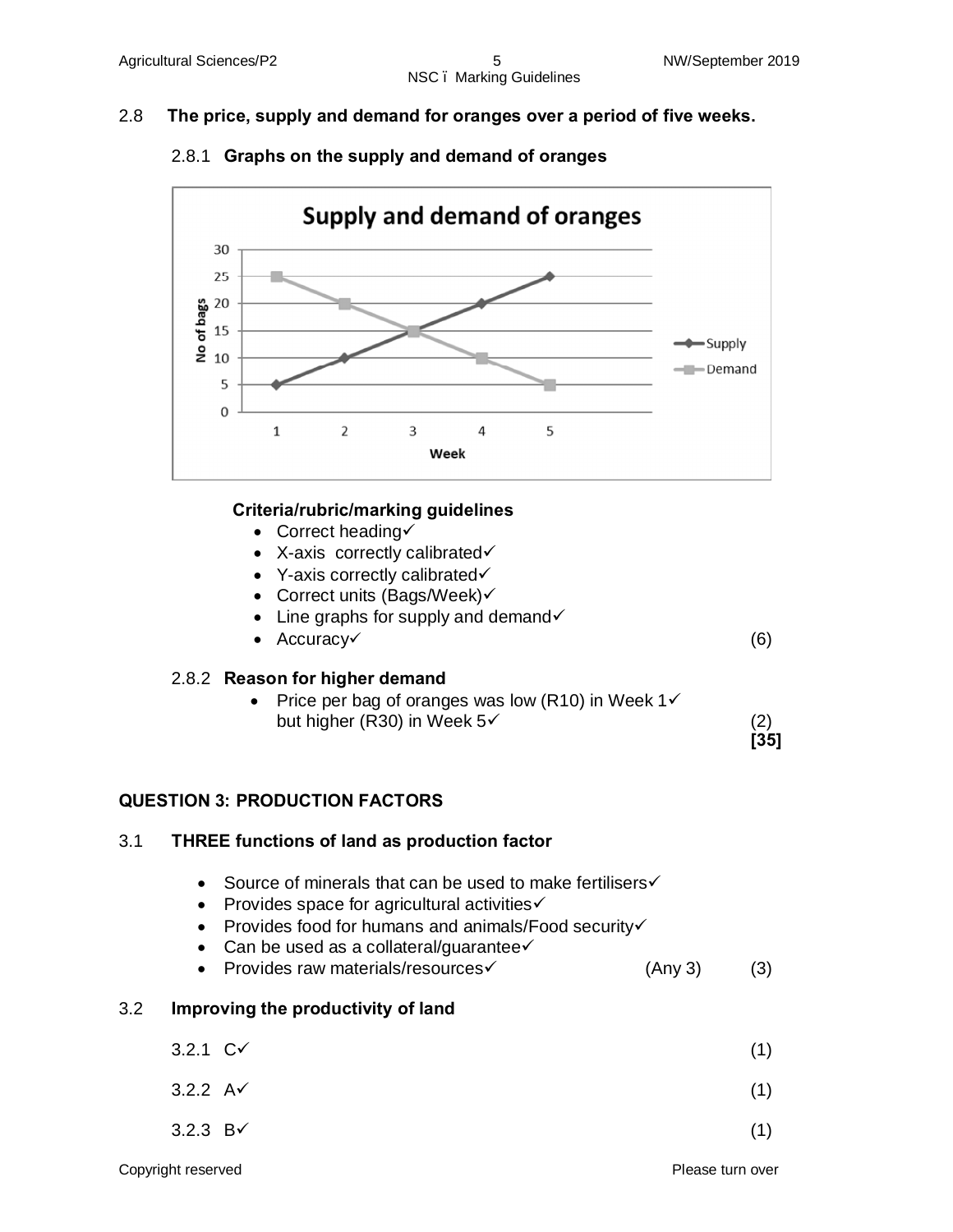## 3.3 **Labour legislation**

|       |                        | 3.3.1 Occupational Health and Safety Act (No. 85 of 1993)√                                                                                                                                                                                                                                                                                                          | (1) |
|-------|------------------------|---------------------------------------------------------------------------------------------------------------------------------------------------------------------------------------------------------------------------------------------------------------------------------------------------------------------------------------------------------------------|-----|
|       |                        | 3.3.2 Compensation for Occupational Injuries and Disease Act<br>(No. 130 of 1993)√                                                                                                                                                                                                                                                                                  | (1) |
|       |                        | 3.3.3 Skills Development Act (No. 97 of 1998)√                                                                                                                                                                                                                                                                                                                      | (1) |
| 3.4   |                        | <b>Strategic risk management</b>                                                                                                                                                                                                                                                                                                                                    |     |
|       |                        | 3.4.1 Definition of strategic risk management<br>Long term management that allows a business to adapt $\checkmark$ to<br>possible future changes and challenges√<br>OR                                                                                                                                                                                              |     |
|       |                        | The process of developing strategies that allow a business to<br>achieve its vision, mission and objectives√ and adapt to<br>changing conditions√                                                                                                                                                                                                                   | (2) |
|       |                        | 3.4.2 Identification of the risk management strategy<br>Diversification√√                                                                                                                                                                                                                                                                                           | (2) |
|       |                        | 3.4.3 Justification of the answer in QUESTION 3.4.2<br>There are a number of enterprises $\checkmark$ in one farm $\checkmark$                                                                                                                                                                                                                                      | (2) |
|       |                        | 3.4.4 Management skill a farmer should have<br>Analytic skills√<br>$\bullet$<br>Interpersonal/communication<br>Co-ordination/organisational<br>$\bullet$<br>Problem-solving skills√<br>(Any 1)<br>$\bullet$                                                                                                                                                         | (1) |
|       |                        | 3.4.5 TWO examples of production risks<br>Financial√<br>$\bullet$<br>Legal $\checkmark$<br>$\bullet$<br>Human resource√<br>$\bullet$<br>Market/price<br>$\bullet$<br>Technical√<br>Production√<br>(Any 2)                                                                                                                                                           | (2) |
| 3.5.1 | $\bullet$<br>$\bullet$ | FOUR impacts of HIV/AIDS on the productivity<br>Planning becomes difficult because of the unplanned absenteeism√<br>Agricultural activities cannot be completed on time√<br>Loss of skills and experience and there are increased costs of<br>training new staff√<br>Farm workers often become sick and at the later stage of the disease<br>productivity declines√ |     |

• Emotional trauma for family members and friends $\checkmark$  (Any 4) (4)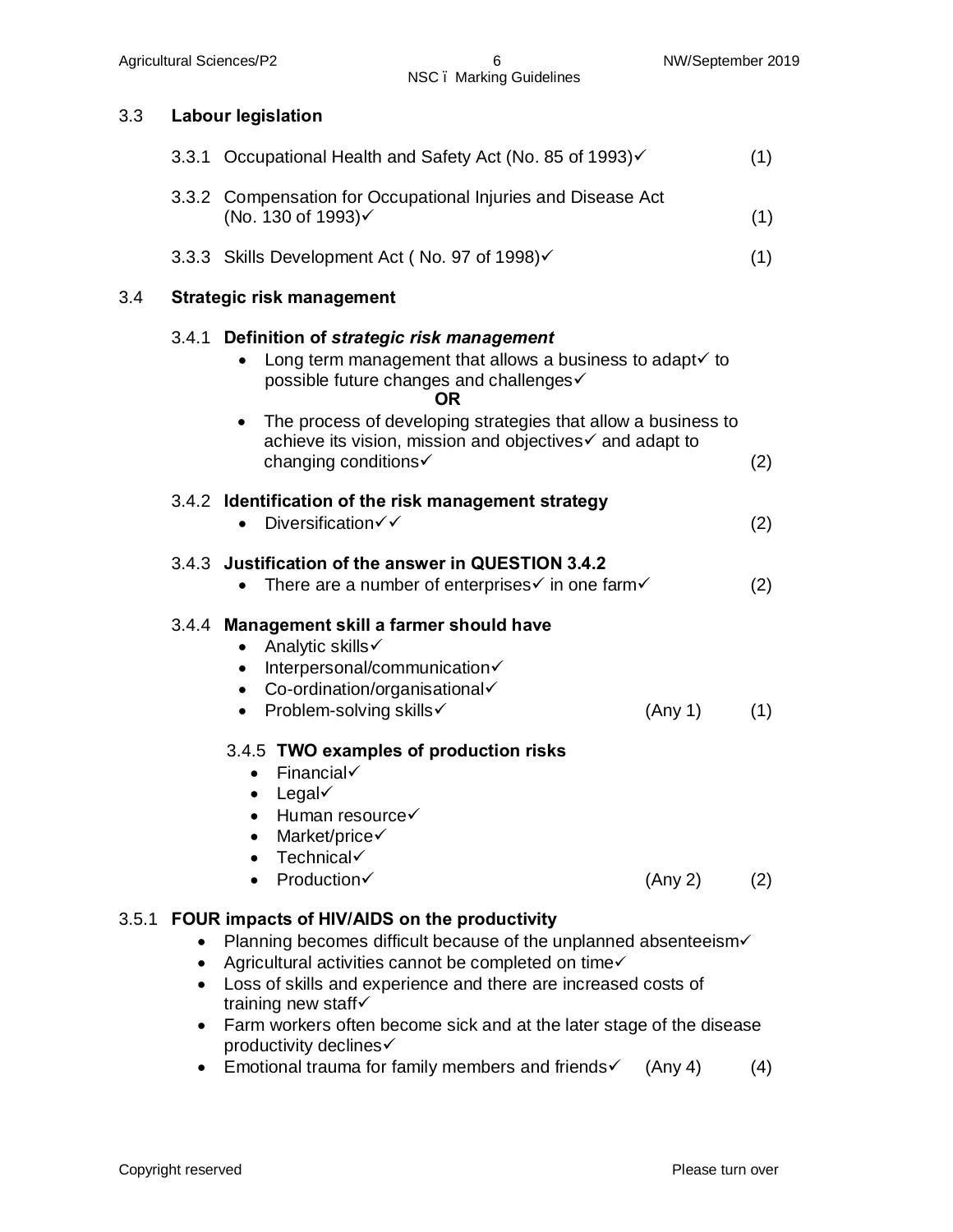## NSC – Marking Guidelines

|     | 3.5.2 Increasing the productivity of farm workers                                                                                                                                                                                                                                    |  |             |  |  |  |  |  |  |  |  |  |  |  |
|-----|--------------------------------------------------------------------------------------------------------------------------------------------------------------------------------------------------------------------------------------------------------------------------------------|--|-------------|--|--|--|--|--|--|--|--|--|--|--|
|     | (a) Educational levels<br>Skills development√<br>$\bullet$<br>Supporting specialisation of workers√<br>$\bullet$<br>• Providing free schooling or bursaries<br>(Any 2)                                                                                                               |  |             |  |  |  |  |  |  |  |  |  |  |  |
|     | (b) Working conditions<br>• Provide basic services<br>• Adequate leave $\checkmark$<br>Free transport between home and work√<br>$\bullet$<br>Better housing that is safe and secure√<br>$\bullet$<br>Recreational facilities√<br>$\bullet$<br>Mechanisation√<br>(Any 2)<br>$\bullet$ |  |             |  |  |  |  |  |  |  |  |  |  |  |
| 3.6 | Income and expenses on a farm                                                                                                                                                                                                                                                        |  |             |  |  |  |  |  |  |  |  |  |  |  |
|     | 3.6.1 Identification of the statement<br>Income Statement√√<br>$\bullet$                                                                                                                                                                                                             |  | (2)         |  |  |  |  |  |  |  |  |  |  |  |
|     | 3.6.2 Calculation of net cash<br>Profit = Income - Expenses/Expenditure√<br>$=$ R147 000 - R95 057 $\checkmark$<br>$=$ R51 943 $\checkmark$                                                                                                                                          |  | (3)         |  |  |  |  |  |  |  |  |  |  |  |
| 3.7 | Distinction between fixed and variable costs                                                                                                                                                                                                                                         |  |             |  |  |  |  |  |  |  |  |  |  |  |
|     | <b>Fixed costs</b><br>Costs that do not vary $\checkmark$ with the level of production $\checkmark$                                                                                                                                                                                  |  |             |  |  |  |  |  |  |  |  |  |  |  |
|     | <b>Variable costs</b><br>Costs that vary $\checkmark$ with the level of production $\checkmark$                                                                                                                                                                                      |  | (4)<br>[35] |  |  |  |  |  |  |  |  |  |  |  |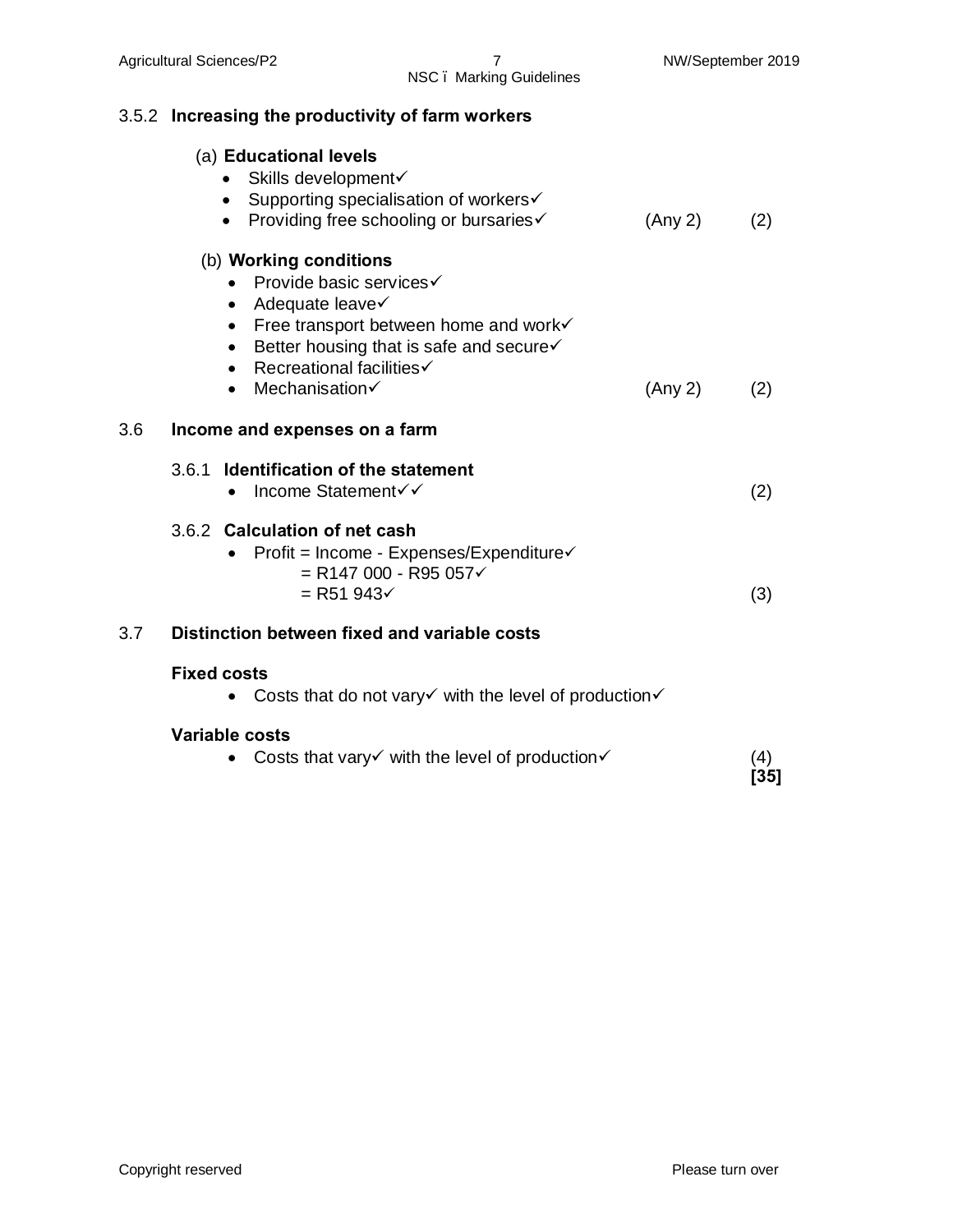### **QUESTION 4: BASIC AGRICULTURAL GENETICS**

4.1 **Crossing between a heterozygous pea plant (G) and a pure-bred plant (g)**

#### 4.1.1 **Genotype of each parent in the first crossing**

- Parent 1 .  $Ga\checkmark$
- Parent  $2 g g \checkmark$  (2)

4.1.2 **Punnet square determining possible genotype of the offspring in the first crossing**

| Gametes |  |
|---------|--|
|         |  |
|         |  |

• Punnet square with gametes and offspring $\checkmark$ 

#### **Marking Guideline/Criteria**

- Complete Punnet square with gametes and offspring $\checkmark$
- Correct gametes $\checkmark$
- Correct offspring  $(3)$

#### 4.1.3 **Type of dominance in the cross**

Complete dominance  $\checkmark$  (1)

4.1.4 **Calculation of the percentage of heterozygous offspring**  $2/4 \times 100\sqrt{ }$  $= 50\%$   $\checkmark$  (2)

#### 4.2 **Explanation of Mendel's law of independent assortment**

• During gamete formation, segregating pairs of alleles $\checkmark$  assort  $independently of each other \checkmark$  (2)

#### 4.3 **Role of epistatic gene in prepotency**

#### 4.3.1 **Epistasis**

Prepotency is the ability of one parent to pass its genetic characteristics  $\checkmark$ to its offspring  $\sqrt{T}$ he gene that cause the expression of one gene to controlled by another gene is called the epistatic gene  $\checkmark$  (3)

## 4.3.2 **Prepotency**

Comb forms of chickens $\checkmark$ Fur color of Labradors dogs $\checkmark$ Fur color of Charolais cattle $\checkmark$  (Any one) (1)

#### 4.4 **Causes of variation**

- $4.4.1$  Deletion $\checkmark$  (1)
- $4.4.2$  Crossing over  $\checkmark$  (1)
- $4.4.3$  Mutation $\checkmark$  (1)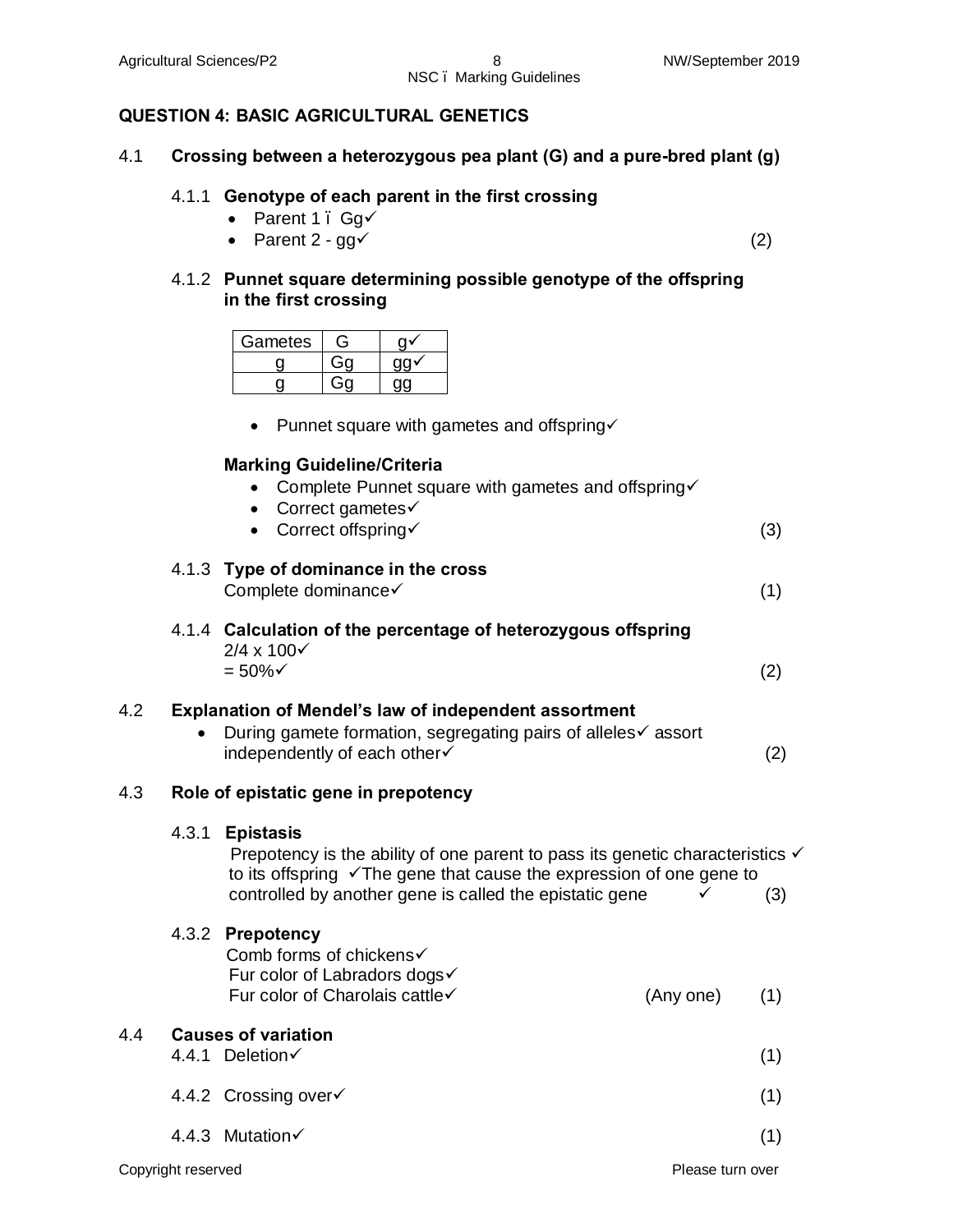| 4.5 |       | Methods of plant and animal improvement                                                                                                                                                                                                                                                                                                                                                                                                                                 |               |  |  |  |  |  |  |  |  |  |
|-----|-------|-------------------------------------------------------------------------------------------------------------------------------------------------------------------------------------------------------------------------------------------------------------------------------------------------------------------------------------------------------------------------------------------------------------------------------------------------------------------------|---------------|--|--|--|--|--|--|--|--|--|
|     | 4.5.1 | Method that uses on-farm records<br>Line breeding $\checkmark$                                                                                                                                                                                                                                                                                                                                                                                                          | (1)           |  |  |  |  |  |  |  |  |  |
|     |       | 4.5.2 Identification of the method: more offspring, more accurate<br>Breeding value√√                                                                                                                                                                                                                                                                                                                                                                                   | (2)           |  |  |  |  |  |  |  |  |  |
|     |       | 4.5.3 Identification of the method that incorporated genes from<br><b>Bacillus</b><br>Genetic Modification/GM√√                                                                                                                                                                                                                                                                                                                                                         | (2)           |  |  |  |  |  |  |  |  |  |
|     |       | 4.5.4 THREE socio-economic benefits of GM crops<br>GM crops provide foods with better quality√<br>$\bullet$<br>Farmers use less pesticides√<br>$\bullet$<br>It allows for no tillage farming√<br>$\bullet$<br>Crops could have a longer shelf life√<br>$\bullet$<br>• Crops are tolerant to salinity, cold or droughtv<br>• Crops are resistant to pests and diseases $\checkmark$<br>• Reduce the amount of labour needed, thus reduce operational<br>costs<br>(Any 3) | (3)           |  |  |  |  |  |  |  |  |  |
|     |       | 4.5.5 TWO potential environmental risks posed by genetically plants<br>Creation of herbicides resistance weeds/ superweeds√<br>$\bullet$<br>Excessive use of herbicides may damage the soil√<br>$\bullet$<br>• Genes might spread GM crops into wild plants<br>Beneficial insects and pests could be killed√<br>(Any 2)<br>$\bullet$                                                                                                                                    | (2)           |  |  |  |  |  |  |  |  |  |
| 4.6 |       | Heritability of the characteristics in sheep                                                                                                                                                                                                                                                                                                                                                                                                                            |               |  |  |  |  |  |  |  |  |  |
|     | 4.6.1 | Heritability of the fleece weight<br>50%√                                                                                                                                                                                                                                                                                                                                                                                                                               | (1)           |  |  |  |  |  |  |  |  |  |
|     |       | 4.6.2 Primary factor influencing birth weight<br>Genes√                                                                                                                                                                                                                                                                                                                                                                                                                 | (1)           |  |  |  |  |  |  |  |  |  |
|     |       | 4.6.3 TWO reasons the post-weaning weight cannot be recommended<br>Low heritability<br>Environment has a huge influence in the outcome of the<br>$\bullet$<br>characteristics√                                                                                                                                                                                                                                                                                          | (2)           |  |  |  |  |  |  |  |  |  |
|     | 4.6.4 | Distinction between heritability and biometrics<br><b>Heritability</b><br>The degree to which a characteristic $\checkmark$ is determined by<br>genes√/Proportion of variation in the population√ that is due to<br>genetic influence√<br><b>Biometrics</b>                                                                                                                                                                                                             |               |  |  |  |  |  |  |  |  |  |
|     |       | The use of statistics√ for analysis of biological data√/Analysis of<br>$\bullet$<br>biological data√ by mathematical or statistical methods√                                                                                                                                                                                                                                                                                                                            | (4)<br>$[35]$ |  |  |  |  |  |  |  |  |  |

**TOTAL SECTION B: 105**

 **GRAND TOTAL: 150**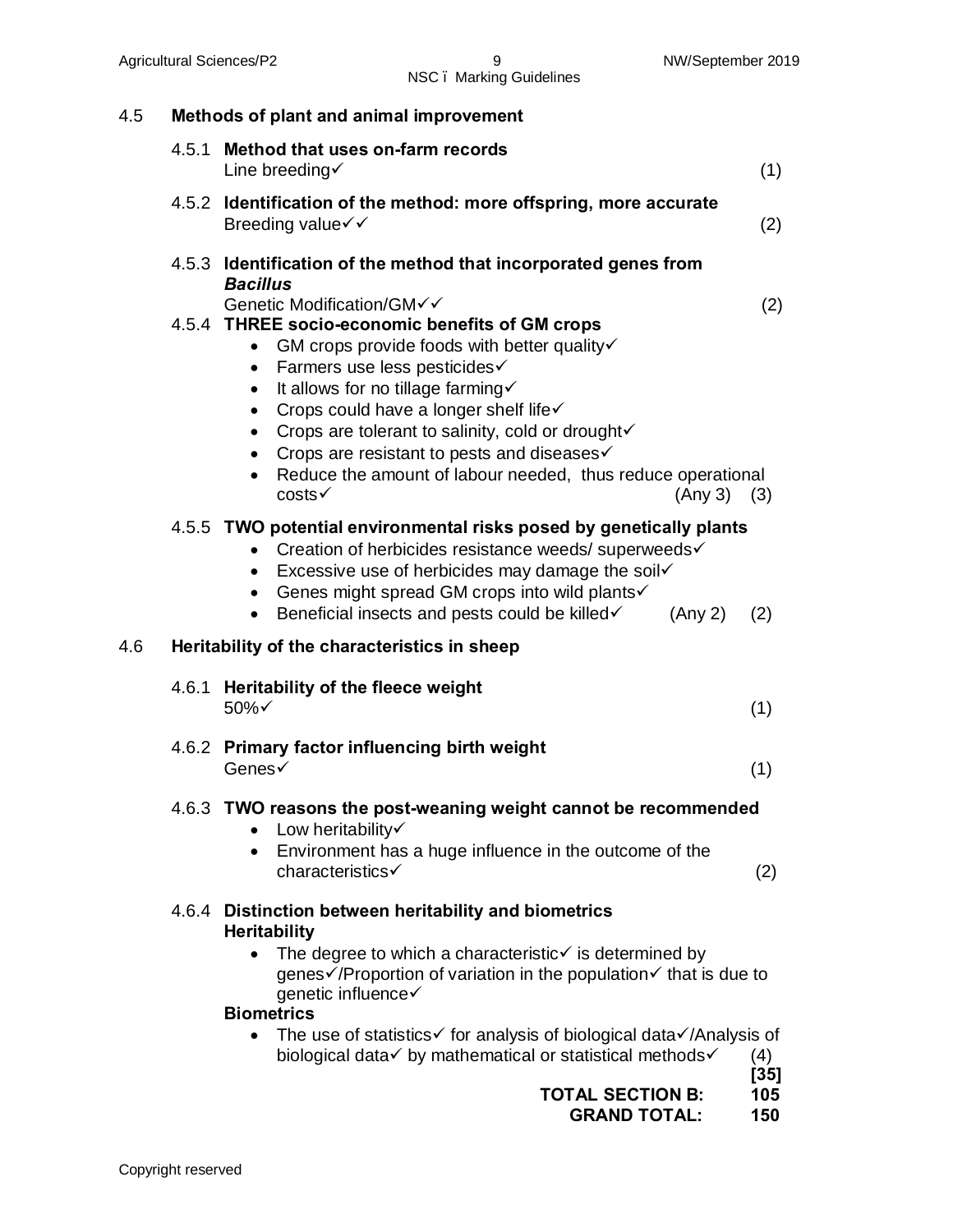Agricultural Sciences/P2 **10** NW/September 2019 NSC – Marking Guidelines

### **MEASURING GRID FOR AGRICULTURAL SCIENCES Paper 2 NW AGRS P2 - PREP**

#### **WEIGHTING OF QUESTIONS IN TERMS OF ABILITY LEVELS, AIMS & OBJECTIVES SKILLS AND KNOWLEDGE AREAS: AGRICULTURAL SCIENCES PAPER 2**

| Q.No   |                | <b>Marks</b>   |                                         |                                                      | <b>Bloom's Taxonomy</b> |                |                | Level of difficulty         |                    |                                | Knowledge area                            |                               |                                    |                                      | Aims and objectives                  |                                          |                                   | <b>Total</b>                                                                      |                                                  | Skills / Type of<br>Questions (Use a Tick)      |                                                |                                                                |                                                   |
|--------|----------------|----------------|-----------------------------------------|------------------------------------------------------|-------------------------|----------------|----------------|-----------------------------|--------------------|--------------------------------|-------------------------------------------|-------------------------------|------------------------------------|--------------------------------------|--------------------------------------|------------------------------------------|-----------------------------------|-----------------------------------------------------------------------------------|--------------------------------------------------|-------------------------------------------------|------------------------------------------------|----------------------------------------------------------------|---------------------------------------------------|
|        | Marks          | Knowledge (L1) | Comprehension (B) /<br>Application (L2) | Analysis (C) /<br>Synthesis (C) /<br>Evaluation (L3) | Easy (E)                | Medium (M)     | Difficult (D)  | Management and<br>marketing | Production factors | Basic agricultural<br>genetics | Management and care<br>of the environment | Problem solving<br>mechanisms | Social and economic<br>development | Informed and<br>responsible citizens | Agricultural<br>indigenous knowledge | Number of marks<br>allocated to question | Ability to follow<br>instructions | /diagrams/ schematic<br>renresentations<br>/Labeling drawings<br>rdentrymg labels | Plotting and<br>interpretation of<br>graphs/data | Working out and<br>Interpreting<br>calculations | Organizing /recording<br>and categorizing data | Extraction and/or<br>manipulation and/or<br>evaluation of data | Hypothesis<br>testing/using scientific<br>methods |
| 1.1.1  | $\overline{2}$ | $\overline{2}$ |                                         |                                                      |                         | $\overline{2}$ |                |                             | $\overline{2}$     |                                |                                           | $2^{\circ}$                   |                                    |                                      |                                      | $\overline{2}$                           | $\checkmark$                      |                                                                                   |                                                  |                                                 |                                                |                                                                |                                                   |
| 1.1.2  | $\overline{2}$ | $\overline{2}$ |                                         |                                                      | 2                       |                |                | $\overline{2}$              |                    |                                |                                           |                               | $\overline{2}$                     |                                      |                                      | $\overline{2}$                           | $\checkmark$                      |                                                                                   |                                                  |                                                 |                                                |                                                                |                                                   |
| 1.1.3  | $\overline{2}$ | $\overline{2}$ |                                         |                                                      | $\overline{2}$          |                |                |                             |                    | $\overline{2}$                 |                                           |                               |                                    | $\overline{2}$                       |                                      | $\overline{2}$                           | $\checkmark$                      |                                                                                   |                                                  |                                                 |                                                |                                                                |                                                   |
| 1.1.4  | $\overline{2}$ |                | $\overline{2}$                          |                                                      |                         | 2              |                | $\overline{2}$              |                    |                                |                                           |                               | $\overline{2}$                     |                                      |                                      | 2                                        | $\checkmark$                      |                                                                                   |                                                  |                                                 |                                                |                                                                |                                                   |
| 1.1.5  | $\overline{2}$ | $\overline{2}$ |                                         |                                                      | $\overline{2}$          |                |                |                             | $\overline{2}$     |                                |                                           |                               | $\overline{2}$                     |                                      |                                      | $\overline{2}$                           | $\checkmark$                      |                                                                                   |                                                  |                                                 |                                                |                                                                |                                                   |
| 1.1.6  | $\overline{2}$ |                | $\overline{2}$                          |                                                      |                         | $\overline{2}$ |                |                             |                    | $\overline{2}$                 | $\overline{2}$                            |                               |                                    |                                      |                                      | 2                                        | $\checkmark$                      |                                                                                   |                                                  |                                                 |                                                |                                                                |                                                   |
| 1.1.7  | 2              | 2              |                                         |                                                      | $\overline{2}$          |                |                |                             | 2                  |                                |                                           |                               | $\overline{2}$                     |                                      |                                      | 2                                        | $\checkmark$                      |                                                                                   |                                                  |                                                 |                                                |                                                                |                                                   |
| 1.1.8  | $\overline{2}$ | $\overline{2}$ |                                         |                                                      | $\overline{2}$          |                |                |                             | $\overline{2}$     |                                |                                           |                               | $\overline{2}$                     |                                      |                                      | $\overline{2}$                           | $\checkmark$                      |                                                                                   |                                                  |                                                 |                                                |                                                                |                                                   |
| 1.1.9  | $\overline{2}$ |                | $\overline{2}$                          |                                                      | 2                       |                |                |                             |                    | $\overline{2}$                 | $\overline{2}$                            |                               |                                    |                                      |                                      | 2                                        | $\checkmark$                      |                                                                                   |                                                  |                                                 |                                                |                                                                |                                                   |
| 1.1.10 | $\overline{2}$ |                |                                         | $\overline{2}$                                       |                         |                | $\overline{2}$ | $\overline{2}$              |                    |                                |                                           |                               | $\overline{2}$                     |                                      |                                      | 2                                        | $\checkmark$                      |                                                                                   |                                                  |                                                 |                                                |                                                                |                                                   |
| 1.2.1  | $\overline{2}$ | $\overline{2}$ |                                         |                                                      | $\overline{2}$          |                |                | $\overline{2}$              |                    |                                |                                           |                               | $\overline{2}$                     |                                      |                                      | 2                                        | $\checkmark$                      |                                                                                   |                                                  |                                                 |                                                |                                                                |                                                   |
| 1.2.2  | $\overline{2}$ | 2              |                                         |                                                      |                         | $\overline{2}$ |                | $\overline{2}$              |                    |                                |                                           |                               |                                    | $\overline{2}$                       |                                      | 2                                        | $\checkmark$                      |                                                                                   |                                                  |                                                 |                                                |                                                                |                                                   |
| 1.2.3  | $\overline{2}$ |                | $\overline{2}$                          |                                                      |                         | $\overline{2}$ |                | $\overline{2}$              |                    |                                |                                           |                               |                                    | $\overline{2}$                       |                                      | $\overline{2}$                           | $\checkmark$                      |                                                                                   |                                                  |                                                 |                                                |                                                                |                                                   |
| 1.2.4  | $\overline{2}$ |                | $\overline{2}$                          |                                                      |                         | 2              |                |                             | $\overline{2}$     |                                |                                           |                               | $\overline{2}$                     |                                      |                                      | $\overline{2}$                           | $\checkmark$                      |                                                                                   |                                                  |                                                 |                                                |                                                                |                                                   |
| 1.2.5  | $\overline{2}$ | 2              |                                         |                                                      | 2                       |                |                |                             |                    | $\overline{2}$                 | $\overline{2}$                            |                               |                                    |                                      |                                      | 2                                        | $\checkmark$                      |                                                                                   |                                                  |                                                 |                                                |                                                                |                                                   |
| 1.3.1  | $\overline{2}$ | $\overline{2}$ |                                         |                                                      |                         | $\overline{2}$ |                | $\overline{2}$              |                    |                                |                                           | $\overline{2}$                |                                    |                                      |                                      | 2                                        | $\checkmark$                      |                                                                                   |                                                  |                                                 |                                                |                                                                |                                                   |
| 1.3.2  | $\overline{2}$ | $\overline{2}$ |                                         |                                                      | $\overline{2}$          |                |                |                             |                    | $\overline{2}$                 |                                           | 2                             |                                    |                                      |                                      | $\overline{2}$                           | $\checkmark$                      |                                                                                   |                                                  |                                                 |                                                |                                                                |                                                   |
| 1.3.3  | $\overline{2}$ |                | $\overline{2}$                          |                                                      |                         |                | 2              |                             |                    | $\overline{2}$                 |                                           |                               |                                    | $\overline{2}$                       |                                      | $\overline{2}$                           | $\checkmark$                      |                                                                                   |                                                  |                                                 |                                                |                                                                |                                                   |
| 1.3.4  | $\overline{2}$ | 2              |                                         |                                                      |                         | $\overline{2}$ |                | $\overline{2}$              |                    |                                |                                           | 2                             |                                    |                                      |                                      | $\overline{2}$                           | $\checkmark$                      |                                                                                   |                                                  |                                                 |                                                |                                                                |                                                   |
| 1.3.5  | 2              |                | $\overline{2}$                          |                                                      |                         | $\overline{2}$ |                |                             |                    | $\overline{2}$                 | $\overline{2}$                            |                               |                                    |                                      |                                      | $\overline{2}$                           | $\checkmark$                      |                                                                                   |                                                  |                                                 |                                                |                                                                |                                                   |

Copyright reserved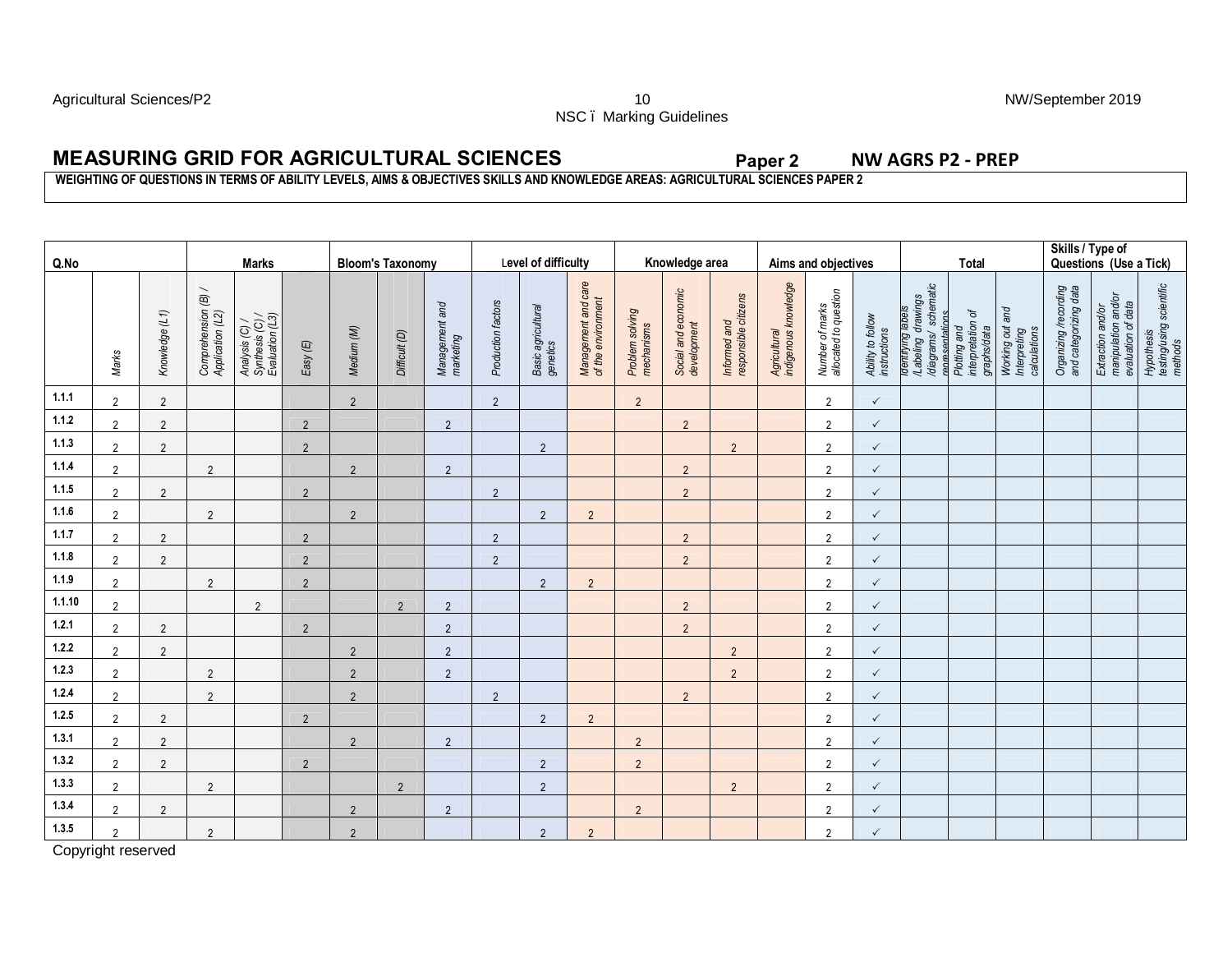#### Agricultural Sciences/P2 11 NW/September 2019

# NSC – Marking Guidelines

| Q.No       |                |                | <b>Marks</b>                            |                                                      |                | <b>Bloom's Taxonomy</b> |                |                             |                    | Level of difficulty            |                                           | Knowledge area                |                                    |                                      | Aims and objectives                  |                                          |                                   |                                                                                   | <b>Total</b>                                     |                                                 | Skills / Type of<br>Questions  (Use a Tick)    |                                                                |                                                   |
|------------|----------------|----------------|-----------------------------------------|------------------------------------------------------|----------------|-------------------------|----------------|-----------------------------|--------------------|--------------------------------|-------------------------------------------|-------------------------------|------------------------------------|--------------------------------------|--------------------------------------|------------------------------------------|-----------------------------------|-----------------------------------------------------------------------------------|--------------------------------------------------|-------------------------------------------------|------------------------------------------------|----------------------------------------------------------------|---------------------------------------------------|
|            | Marks          | Knowledge (L1) | Comprehension (B) /<br>Application (L2) | Analysis (C) /<br>Synthesis (C) /<br>Evaluation (L3) | Easy(E)        | Medium (M)              | Difficult (D)  | Management and<br>marketing | Production factors | Basic agricultural<br>genetics | Management and care<br>of the environment | Problem solving<br>mechanisms | Social and economic<br>development | Informed and<br>responsible citizens | Agricultural<br>indigenous knowledge | Number of marks<br>allocated to question | Ability to follow<br>instructions | nentnying labels<br>/Labeling drawings<br>/diagrams/ schematic<br>renresentations | Plotting and<br>interpretation of<br>graphs/data | Working out and<br>Interpreting<br>calculations | Organizing /recording<br>and categorizing data | Extraction and/or<br>manipulation and/or<br>evaluation of data | Hypothesis<br>testing/using scientific<br>methods |
| 1.4.1      | $\overline{1}$ | $\overline{1}$ |                                         |                                                      | $\mathbf{1}$   |                         |                |                             |                    | $\overline{1}$                 |                                           | $\mathbf{1}$                  |                                    |                                      |                                      | $\mathbf{1}$                             | $\checkmark$                      |                                                                                   |                                                  |                                                 |                                                |                                                                |                                                   |
| 1.4.2      | $\overline{1}$ |                |                                         | $\overline{1}$                                       |                |                         | $\overline{1}$ |                             |                    | $\overline{1}$                 |                                           |                               |                                    |                                      |                                      | $\mathbf{1}$                             | $\checkmark$                      |                                                                                   |                                                  |                                                 |                                                |                                                                |                                                   |
| 1.4.3      |                | $\overline{1}$ |                                         |                                                      | $\mathbf{1}$   |                         |                |                             |                    |                                |                                           |                               |                                    |                                      |                                      |                                          | $\checkmark$                      |                                                                                   |                                                  |                                                 |                                                |                                                                |                                                   |
| 1.4.4      |                |                | $\mathbf{1}$                            |                                                      |                |                         | $\mathbf{1}$   | $\overline{1}$              |                    |                                |                                           |                               | $\mathbf{1}$                       |                                      |                                      | 1                                        | $\checkmark$                      |                                                                                   |                                                  |                                                 |                                                |                                                                |                                                   |
| 1.4.5      | $\overline{1}$ | $\overline{1}$ |                                         |                                                      |                |                         | $\overline{1}$ |                             | $\overline{1}$     |                                |                                           |                               |                                    | $\mathbf{1}$                         |                                      | $\overline{1}$                           | $\checkmark$                      |                                                                                   |                                                  |                                                 |                                                |                                                                |                                                   |
| Sub<br>Tot | 45             | 27             | 15                                      | 3                                                    | $20\,$         | 18                      | $\overline{7}$ | 17                          | 11                 | 17                             | 10 <sup>°</sup>                           | 9                             | 17                                 | 9                                    | $\mathbf 0$                          | 45                                       | 45                                | $\mathbf 0$                                                                       | $\mathbf 0$                                      | $\mathbf 0$                                     | $\mathbf 0$                                    | $\mathbf 0$                                                    | $\mathbf 0$                                       |
| 2.1.1      | $\mathbf{3}$   |                | $\mathbf{3}$                            |                                                      | $\mathfrak{Z}$ |                         |                | $\mathbf{3}$                |                    |                                |                                           |                               | $\mathbf{3}$                       |                                      |                                      | 3                                        | $\checkmark$                      |                                                                                   |                                                  |                                                 |                                                |                                                                |                                                   |
| 2.1.2      | $\overline{2}$ |                | $\overline{2}$                          |                                                      | $\overline{2}$ |                         |                | $\overline{2}$              |                    |                                |                                           |                               | $\sqrt{2}$                         |                                      |                                      | $\overline{2}$                           | $\checkmark$                      |                                                                                   |                                                  |                                                 |                                                |                                                                |                                                   |
| $2.2\,$    | $\overline{4}$ |                |                                         | $\overline{4}$                                       | $\overline{4}$ |                         |                | $\overline{4}$              |                    |                                |                                           |                               | $\overline{4}$                     |                                      |                                      | $\overline{4}$                           | $\checkmark$                      |                                                                                   |                                                  |                                                 |                                                |                                                                |                                                   |
| 2.3.1      | $\overline{1}$ | $\overline{1}$ |                                         |                                                      |                | $\overline{1}$          |                | $\overline{1}$              |                    |                                |                                           | $\mathbf{1}$                  |                                    |                                      |                                      | -1                                       | $\checkmark$                      |                                                                                   |                                                  |                                                 |                                                |                                                                |                                                   |
| 2.3.2      | $\overline{1}$ | $\overline{1}$ |                                         |                                                      |                | $\overline{1}$          |                | $\overline{1}$              |                    |                                |                                           | $\overline{1}$                |                                    |                                      |                                      | $\overline{1}$                           | $\checkmark$                      |                                                                                   |                                                  |                                                 |                                                |                                                                |                                                   |
| 2.3.3      | $\overline{1}$ | $\overline{1}$ |                                         |                                                      |                | $\overline{1}$          |                | $\overline{1}$              |                    |                                |                                           | $\mathbf{1}$                  |                                    |                                      |                                      | $\overline{1}$                           | $\checkmark$                      |                                                                                   |                                                  |                                                 |                                                |                                                                |                                                   |
| 2.4.1      | $\overline{2}$ | $\overline{2}$ |                                         |                                                      | $\overline{2}$ |                         |                | $\overline{2}$              |                    |                                |                                           | $\overline{2}$                |                                    |                                      |                                      | $\overline{2}$                           |                                   | $\checkmark$                                                                      |                                                  |                                                 |                                                |                                                                |                                                   |
| 2.4.2      |                | $\overline{1}$ |                                         |                                                      | $\mathbf{1}$   |                         |                | $\overline{1}$              |                    |                                |                                           |                               | $\mathbf{1}$                       |                                      |                                      | $\overline{1}$                           | $\checkmark$                      |                                                                                   |                                                  |                                                 |                                                |                                                                |                                                   |
| 2.4.3      |                |                | $\overline{1}$                          |                                                      | -1             |                         |                | $\overline{1}$              |                    |                                |                                           |                               |                                    |                                      |                                      |                                          | $\checkmark$                      |                                                                                   |                                                  |                                                 |                                                |                                                                |                                                   |
| 2.4.4      | $\overline{2}$ |                | $\overline{2}$                          |                                                      | $\overline{2}$ |                         |                | $\overline{2}$              |                    |                                |                                           | $2^{\circ}$                   |                                    |                                      |                                      | $\overline{2}$                           | $\checkmark$                      |                                                                                   |                                                  | $\checkmark$                                    |                                                |                                                                |                                                   |
| 2.5        | $\overline{2}$ | $\sqrt{2}$     |                                         |                                                      |                |                         | $\overline{2}$ | $\sqrt{2}$                  |                    |                                |                                           | $\overline{2}$                |                                    |                                      |                                      | $\overline{2}$                           | $\checkmark$                      |                                                                                   |                                                  |                                                 |                                                |                                                                |                                                   |
| 2.6.1      | $\overline{1}$ | $\overline{1}$ |                                         |                                                      | $\mathbf{1}$   |                         |                | $\overline{1}$              |                    |                                |                                           |                               | $\mathbf{1}$                       |                                      |                                      | $\mathbf{1}$                             | $\checkmark$                      |                                                                                   |                                                  |                                                 |                                                |                                                                |                                                   |
| 2.6.2      |                | $\overline{1}$ |                                         |                                                      |                |                         | $\overline{1}$ | $\overline{1}$              |                    |                                |                                           |                               | $\overline{1}$                     |                                      |                                      | $\overline{1}$                           | $\checkmark$                      |                                                                                   |                                                  |                                                 |                                                |                                                                |                                                   |
| 2.6.3      | $\overline{1}$ | $\overline{1}$ |                                         |                                                      | $\mathbf{1}$   |                         |                | $\overline{1}$              |                    |                                |                                           | $\mathbf{1}$                  |                                    |                                      |                                      | $\overline{1}$                           | $\checkmark$                      |                                                                                   |                                                  |                                                 |                                                |                                                                |                                                   |
| $2.7$      | $\overline{4}$ |                | $\overline{4}$                          |                                                      |                | $\overline{4}$          |                | $\overline{4}$              |                    |                                |                                           |                               |                                    | $\overline{4}$                       |                                      | 4                                        | $\checkmark$                      |                                                                                   |                                                  |                                                 |                                                |                                                                |                                                   |
| 2.8.1      | 6              |                |                                         | $6\phantom{1}$                                       |                |                         | $6\phantom{1}$ | $6\phantom{1}$              |                    |                                |                                           |                               |                                    | $6\phantom{1}$                       |                                      | 6                                        |                                   |                                                                                   | $\checkmark$                                     |                                                 |                                                |                                                                |                                                   |
| 2.8.2      | $\overline{2}$ |                | $\overline{2}$                          |                                                      |                | $\overline{2}$          |                | $\overline{2}$              |                    |                                |                                           |                               |                                    | $\overline{2}$                       |                                      | $\sqrt{2}$                               |                                   |                                                                                   |                                                  |                                                 | $\checkmark$                                   |                                                                |                                                   |
| 3.1        | $\mathfrak{Z}$ | $\sqrt{3}$     |                                         |                                                      | $\mathfrak{Z}$ |                         |                |                             | $\mathbf{3}$       |                                |                                           |                               | $\mathbf{3}$                       |                                      |                                      | $\mathbf{3}$                             |                                   | $\checkmark$                                                                      |                                                  |                                                 |                                                |                                                                |                                                   |
|            |                |                |                                         |                                                      |                |                         |                |                             |                    |                                |                                           |                               |                                    |                                      |                                      |                                          |                                   |                                                                                   |                                                  |                                                 |                                                |                                                                |                                                   |

Copyright reserved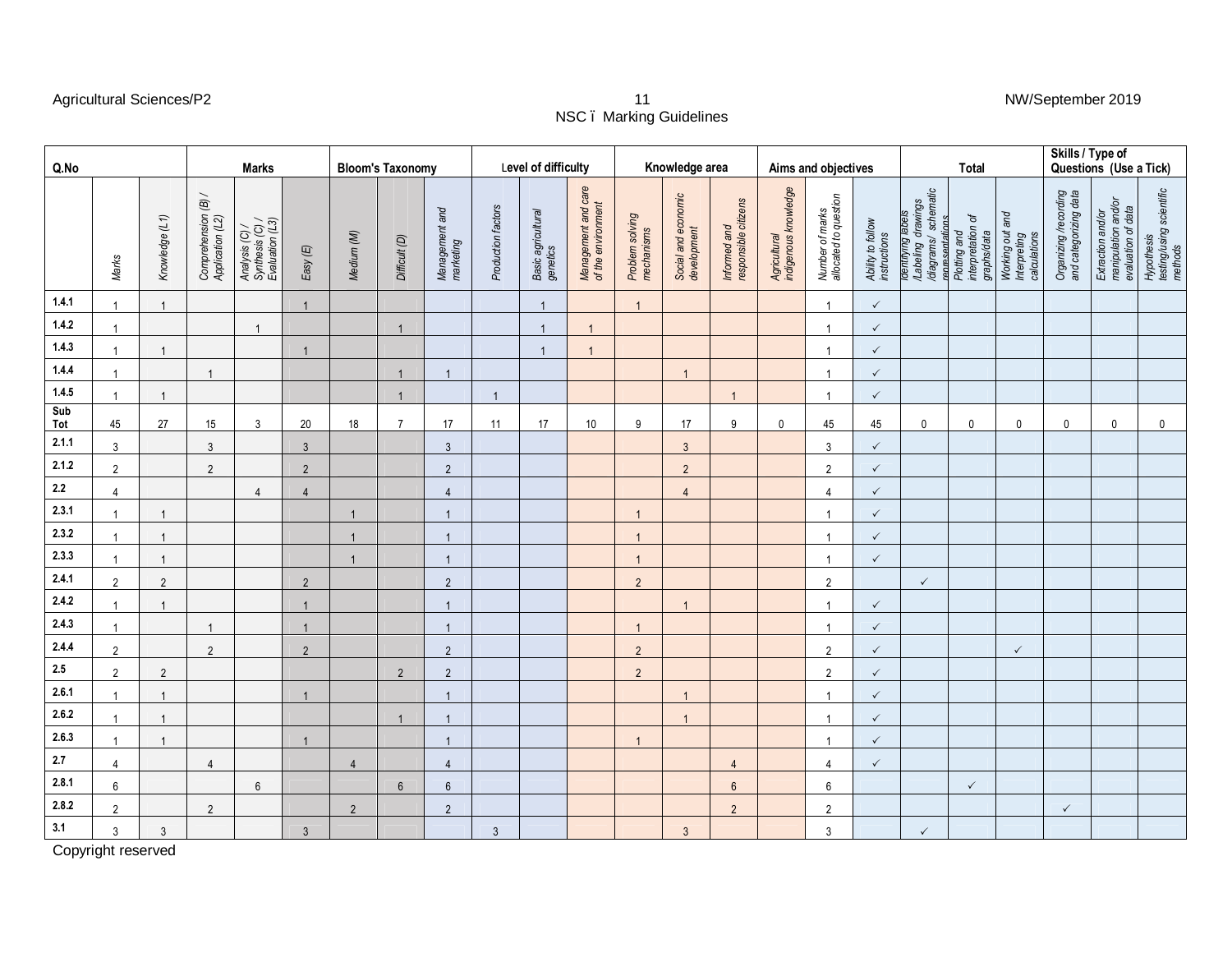#### Agricultural Sciences/P2 12 NW/September 2019

# NSC – Marking Guidelines

| Q.No               |                |                | <b>Marks</b>                            |                                                      |                | <b>Bloom's Taxonomy</b> |                |                             | Level of difficulty |                                |                                           | Knowledge area                |                                    |                                      |                                      | Aims and objectives                      |                                   |                                                                                     | Total                                            |                                                 | Skills / Type of<br>Questions (Use a Tick)     |                                                                |                                                   |
|--------------------|----------------|----------------|-----------------------------------------|------------------------------------------------------|----------------|-------------------------|----------------|-----------------------------|---------------------|--------------------------------|-------------------------------------------|-------------------------------|------------------------------------|--------------------------------------|--------------------------------------|------------------------------------------|-----------------------------------|-------------------------------------------------------------------------------------|--------------------------------------------------|-------------------------------------------------|------------------------------------------------|----------------------------------------------------------------|---------------------------------------------------|
|                    | Marks          | Knowledge (L1) | Comprehension (B) /<br>Application (L2) | Analysis (C) /<br>Synthesis (C) /<br>Evaluation (L3) | Easy(E)        | Medium (M)              | Difficult (D)  | Management and<br>marketing | Production factors  | Basic agricultural<br>genetics | Management and care<br>of the environment | Problem solving<br>mechanisms | Social and economic<br>development | Informed and<br>responsible citizens | Agricultural<br>indigenous knowledge | Number of marks<br>allocated to question | Ability to follow<br>instructions | /Labeling drawings<br>/diagrams/ schematic<br>renresentations<br>cleatifying labels | Plotting and<br>interpretation of<br>graphs/data | Working out and<br>Interpreting<br>calculations | Organizing /recording<br>and categorizing data | Extraction and/or<br>manipulation and/or<br>evaluation of data | Hypothesis<br>testing/using scientific<br>methods |
| 3.2.1              | $\overline{1}$ |                | $\overline{1}$                          |                                                      |                | $\mathbf{1}$            |                |                             |                     |                                |                                           |                               |                                    |                                      | $\overline{1}$                       | $\mathbf{1}$                             | $\checkmark$                      |                                                                                     |                                                  |                                                 |                                                |                                                                |                                                   |
| 3.2.2              | $\overline{1}$ |                | $\overline{1}$                          |                                                      |                | $\overline{1}$          |                |                             |                     |                                | $\overline{1}$                            |                               |                                    |                                      |                                      | $\overline{1}$                           | $\checkmark$                      |                                                                                     |                                                  |                                                 |                                                |                                                                |                                                   |
| 3.2.3              | 1              |                | $\overline{1}$                          |                                                      |                | $\overline{1}$          |                |                             |                     |                                | $\overline{1}$                            |                               |                                    |                                      |                                      |                                          |                                   |                                                                                     |                                                  |                                                 | $\checkmark$                                   |                                                                |                                                   |
| 3.3.1              | $\overline{1}$ | $\overline{1}$ |                                         |                                                      | $\mathbf{1}$   |                         |                |                             | $\overline{1}$      |                                |                                           |                               |                                    | $\overline{1}$                       |                                      | $\overline{1}$                           |                                   |                                                                                     |                                                  |                                                 | $\checkmark$                                   |                                                                |                                                   |
| 3.3.2              | $\overline{1}$ |                |                                         |                                                      | $\mathbf{1}$   |                         |                |                             |                     |                                |                                           |                               |                                    | $\overline{1}$                       |                                      | $\overline{1}$                           |                                   |                                                                                     |                                                  |                                                 | $\checkmark$                                   |                                                                |                                                   |
| 3.3.3              | $\overline{1}$ | $\overline{1}$ |                                         |                                                      | $\mathbf{1}$   |                         |                |                             | $\overline{1}$      |                                |                                           |                               |                                    | $\overline{1}$                       |                                      | $\mathbf{1}$                             | $\checkmark$                      |                                                                                     |                                                  |                                                 |                                                |                                                                |                                                   |
| 3.4.1              | $\overline{2}$ |                | $\overline{2}$                          |                                                      |                | $\overline{2}$          |                |                             | $\overline{2}$      |                                | $\overline{2}$                            | $2\overline{ }$               | $\sqrt{2}$                         |                                      |                                      | $\overline{2}$                           | $\checkmark$                      |                                                                                     |                                                  |                                                 |                                                |                                                                |                                                   |
| 3.4.2              | $\overline{2}$ |                | $\sqrt{2}$                              |                                                      |                | $\sqrt{2}$              |                |                             | $\sqrt{2}$          |                                |                                           | $2^{\circ}$                   | $\sqrt{2}$                         | $\overline{2}$                       |                                      | $\overline{2}$                           | $\checkmark$                      |                                                                                     |                                                  |                                                 |                                                | $\checkmark$                                                   |                                                   |
| 3.4.3              | $\overline{2}$ | $\overline{2}$ |                                         |                                                      | $\overline{2}$ |                         |                |                             | $\overline{2}$      |                                |                                           |                               |                                    | $\overline{2}$                       |                                      | $\overline{2}$                           | $\checkmark$                      |                                                                                     |                                                  |                                                 |                                                | $\checkmark$                                                   |                                                   |
| 3.4.4              | $\overline{1}$ |                |                                         |                                                      | $\mathbf{1}$   |                         |                |                             |                     |                                |                                           |                               | $\overline{1}$                     |                                      |                                      | $\overline{1}$                           | $\checkmark$                      |                                                                                     |                                                  |                                                 |                                                | $\checkmark$                                                   |                                                   |
| 3.4.5              | $\overline{2}$ | $\overline{2}$ |                                         |                                                      | $\overline{2}$ |                         |                |                             | 2                   |                                |                                           | $2^{\circ}$                   | $\overline{2}$                     |                                      |                                      | $\overline{2}$                           | $\checkmark$                      |                                                                                     |                                                  |                                                 | $\checkmark$                                   |                                                                |                                                   |
| 3.5.1              | $\overline{4}$ |                | $\overline{4}$                          |                                                      |                | $\overline{4}$          |                |                             | $\overline{4}$      |                                | $\overline{4}$                            | $\overline{4}$                | $\overline{4}$                     | $\overline{4}$                       |                                      | 4                                        | $\checkmark$                      |                                                                                     |                                                  |                                                 | $\checkmark$                                   | $\overline{4}$                                                 |                                                   |
| 3.5.2a             | $\overline{2}$ |                |                                         | $\overline{2}$                                       |                | $\overline{2}$          |                |                             | 2                   |                                |                                           | $2^{\circ}$                   | $\overline{2}$                     | $\overline{2}$                       |                                      | $\overline{2}$                           | $\checkmark$                      |                                                                                     |                                                  |                                                 | $\checkmark$                                   |                                                                |                                                   |
| 3.5.3 <sub>b</sub> | $\overline{2}$ |                |                                         | $\overline{2}$                                       |                | $\sqrt{2}$              |                |                             | $\overline{2}$      |                                |                                           | $2^{\circ}$                   | $\overline{2}$                     | $\overline{2}$                       |                                      | $\overline{2}$                           | $\checkmark$                      |                                                                                     |                                                  |                                                 | $\checkmark$                                   |                                                                |                                                   |
| 3.6.1              | $\overline{2}$ |                | $\overline{2}$                          |                                                      |                | $\sqrt{2}$              |                |                             | $\overline{2}$      |                                | $\overline{2}$                            | $\overline{2}$                |                                    | $\overline{2}$                       |                                      | $\overline{2}$                           | $\checkmark$                      |                                                                                     |                                                  |                                                 | $\checkmark$                                   |                                                                |                                                   |
| 3.6.2              | $\mathbf{3}$   |                |                                         | $\mathbf{3}$                                         | $\mathfrak{Z}$ |                         |                |                             | $\mathbf{3}$        |                                | $2^{\circ}$                               | $\overline{2}$                |                                    | $\overline{2}$                       |                                      | $\mathbf{3}$                             | $\checkmark$                      |                                                                                     | $\checkmark$                                     | $\checkmark$                                    | $\checkmark$                                   | $\checkmark$                                                   |                                                   |
| 3.7                | $\overline{4}$ |                |                                         | $\overline{4}$                                       |                |                         | $\overline{4}$ |                             | $\overline{4}$      |                                |                                           | $\overline{4}$                | $\overline{4}$                     | $\overline{4}$                       |                                      | $\overline{4}$                           | $\checkmark$                      |                                                                                     |                                                  |                                                 | $\checkmark$                                   |                                                                |                                                   |
| 4.1.1              | $\overline{2}$ |                |                                         | $\overline{2}$                                       |                | $\sqrt{2}$              |                |                             |                     | $\overline{2}$                 |                                           | $\overline{2}$                |                                    |                                      |                                      | $\overline{2}$                           | $\checkmark$                      |                                                                                     | $\checkmark$                                     |                                                 |                                                |                                                                |                                                   |
| 4.1.2              | $\mathbf{3}$   |                |                                         | $\mathbf{3}$                                         |                |                         | $\mathbf{3}$   |                             |                     | $\mathbf{3}$                   |                                           | $\mathbf{3}$                  |                                    |                                      |                                      | $\mathbf{3}$                             | $\checkmark$                      |                                                                                     | $\checkmark$                                     |                                                 | $\checkmark$                                   |                                                                |                                                   |
| 4.1.3              | $\overline{1}$ |                | $\overline{1}$                          |                                                      |                | $\overline{1}$          |                |                             |                     | $\overline{1}$                 |                                           | $\overline{1}$                |                                    | $\overline{1}$                       |                                      | $\overline{1}$                           | $\checkmark$                      |                                                                                     | $\checkmark$                                     |                                                 |                                                | $\checkmark$                                                   |                                                   |
| 4.1.4              | $\overline{2}$ |                |                                         | $\overline{2}$                                       |                | $\overline{2}$          |                |                             |                     | $\overline{2}$                 |                                           | $2^{\circ}$                   |                                    | $\overline{2}$                       |                                      | $\overline{2}$                           | $\checkmark$                      |                                                                                     |                                                  | $\checkmark$                                    | $\checkmark$                                   | $\checkmark$                                                   |                                                   |
| 4.2                | $\overline{2}$ |                |                                         | $\overline{2}$                                       | 2              |                         |                |                             |                     | $\overline{2}$                 |                                           |                               | $\overline{2}$                     | $\overline{2}$                       |                                      | $\overline{2}$                           | $\checkmark$                      |                                                                                     |                                                  |                                                 | $\checkmark$                                   |                                                                |                                                   |
| $4.3\,$            | $\overline{4}$ |                |                                         | $\overline{4}$                                       |                |                         | $\overline{4}$ |                             |                     | $\overline{4}$                 |                                           | $\overline{4}$                | $\overline{4}$                     | $\overline{4}$                       |                                      | $\overline{4}$                           | $\checkmark$                      |                                                                                     |                                                  |                                                 |                                                | $\checkmark$                                                   |                                                   |
| 4.4.1              | $\overline{1}$ |                | $\overline{1}$                          |                                                      |                | $\overline{1}$          |                |                             |                     | $\overline{1}$                 |                                           |                               | $\overline{1}$                     |                                      |                                      | $\overline{1}$                           | $\checkmark$                      |                                                                                     | $\checkmark$                                     |                                                 | $\checkmark$                                   | $\checkmark$                                                   |                                                   |

Copyright reserved